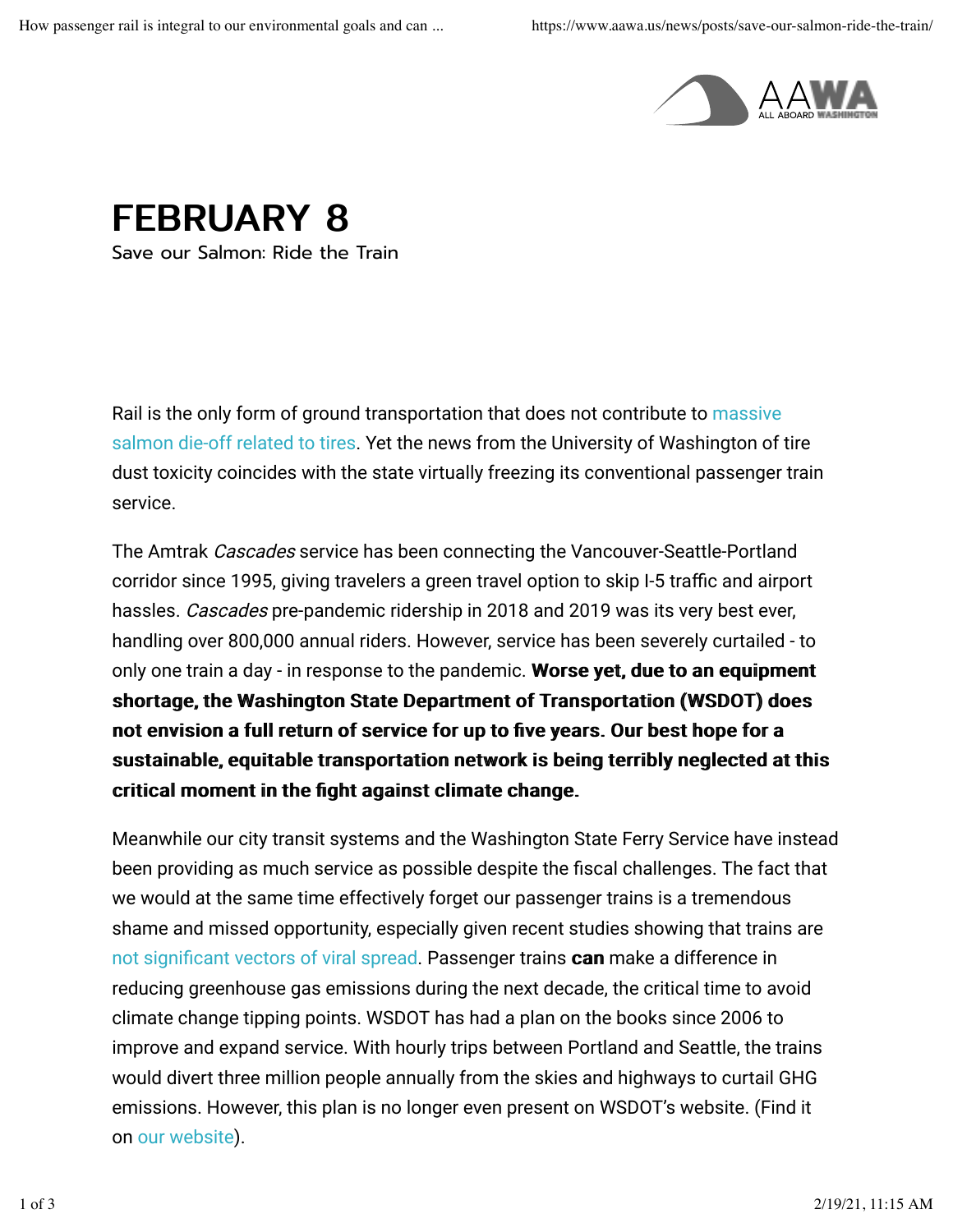Time is of the essence. Even an ambitious ultra high speed rail plan will not deliver service for over a decade beyond the critical climate tipping point of 2030. We need to make the most of the sustainable ground transportation alternative we already have: Amtrak Cascades. All Aboard Washington (AAWA) recognizes the budget limitations caused by the pandemic that the Legislature faces. However, existing passenger rail equipment and infrastructure can be used to speed our state's economic recovery, while furthering our environmental goals, by restarting and enhancing Amtrak Cascades service.

To fight for our salmon and climate today, five *Cascades* projects must be undertaken:

# Restoration of Service to Snohomish, Skagit, and Whatcom Counties

Amtrak Cascades passenger rail service north of Seattle has been discontinued for almost a year due to the Canadian border closure. This has eliminated twice-daily round-trips that also serve Edmonds, Everett, Stanwood, Mount Vernon, and Bellingham. Until the border is re-opened, WSDOT should restore this service on BNSF Railroad rightof-way.

#### Complete the Cascades Service Plan

Realizing the vision presented by the 2006 Cascades Long Range Plan (LRP) will be critical in our efforts to combat climate change. Doing this will require new train equipment to make up for our current shortage. See the LRP on the AAWA website.

## Statewide Network Expansion

If Washington is committed to serving rural and urban communities equitably and sustainably in all regions of the state, more intercity rail service is needed to complement other transportation modes. The Joint Transportation Committee's 2019 preliminary analysis of train service between Seattle and Spokane via Stampede Pass was encouraging: it confirmed the project's technical feasibility and a high level of support among community members all across the state. We need our legislature to commit to a bold vision of mobility justice with clean passenger trains serving more of Washington.